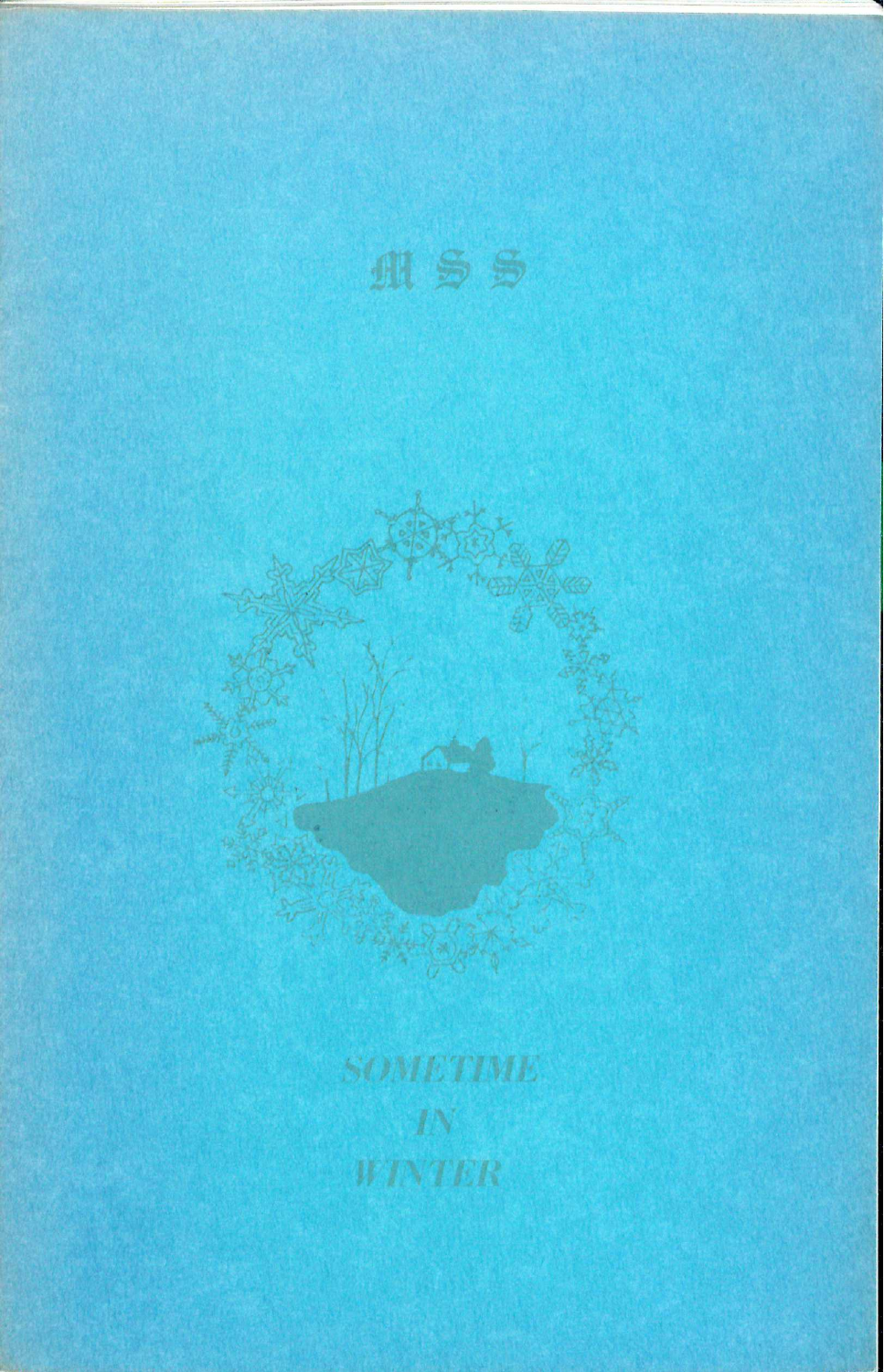

Volume 40, No. 2

December 1972

Butler University

Indianapolis, Indiana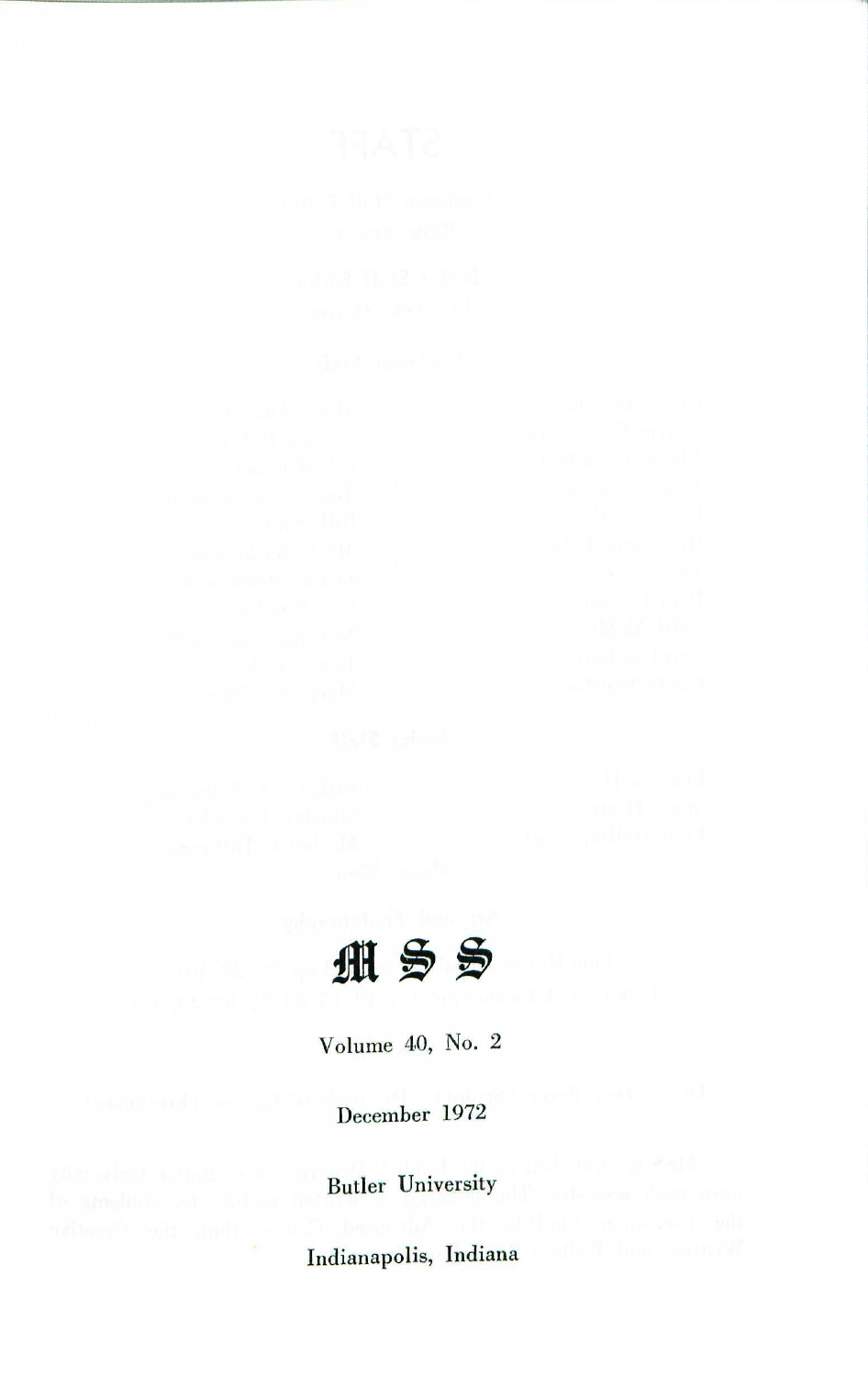# **STAFF**

Freshman Staff Editor Billie Seward

Senior Staff Editor Elisabeth Harter

# Freshman Staff

Cindy Blewett Laurie Braunschweig Elaine Campbell Debbie Farrow Robin Forbes Ruth Ann Lahr Jane Lammers Pam Layton Patti McManama Carol Osborne Cindy Proctor

Mary Anne Rea Brooke Roberts Ed Shackler Teresa Simmerrnon Bill Smith Mark Staskowski Jackie Steuterman Ray Strickland Marianne Taflinger James Webber Mary Woolling

## Senior Staff

Francia Harless Mary Harter Pam Hollingshead Erik C. A. Johnson Marilyn Penovich Marianne Taflinger

Mario Vian

# Art and Photography

Pam Hollingshead (Cover and pp. 24, 29, 40) Erik C. A. Johnson (pp. 4, 7, 12, 15, 20, 32, 38, 43, 47)

## Advisors

Dr. Werner Beyer (Senior) Dr. Richard Cauger (Freshman)

MSS is published by the English Department of Butler University once each semester. The material is written mainly by students of the Freshman English, the Advanced Composition, the Creative Writing, and Writers Workshop classes.